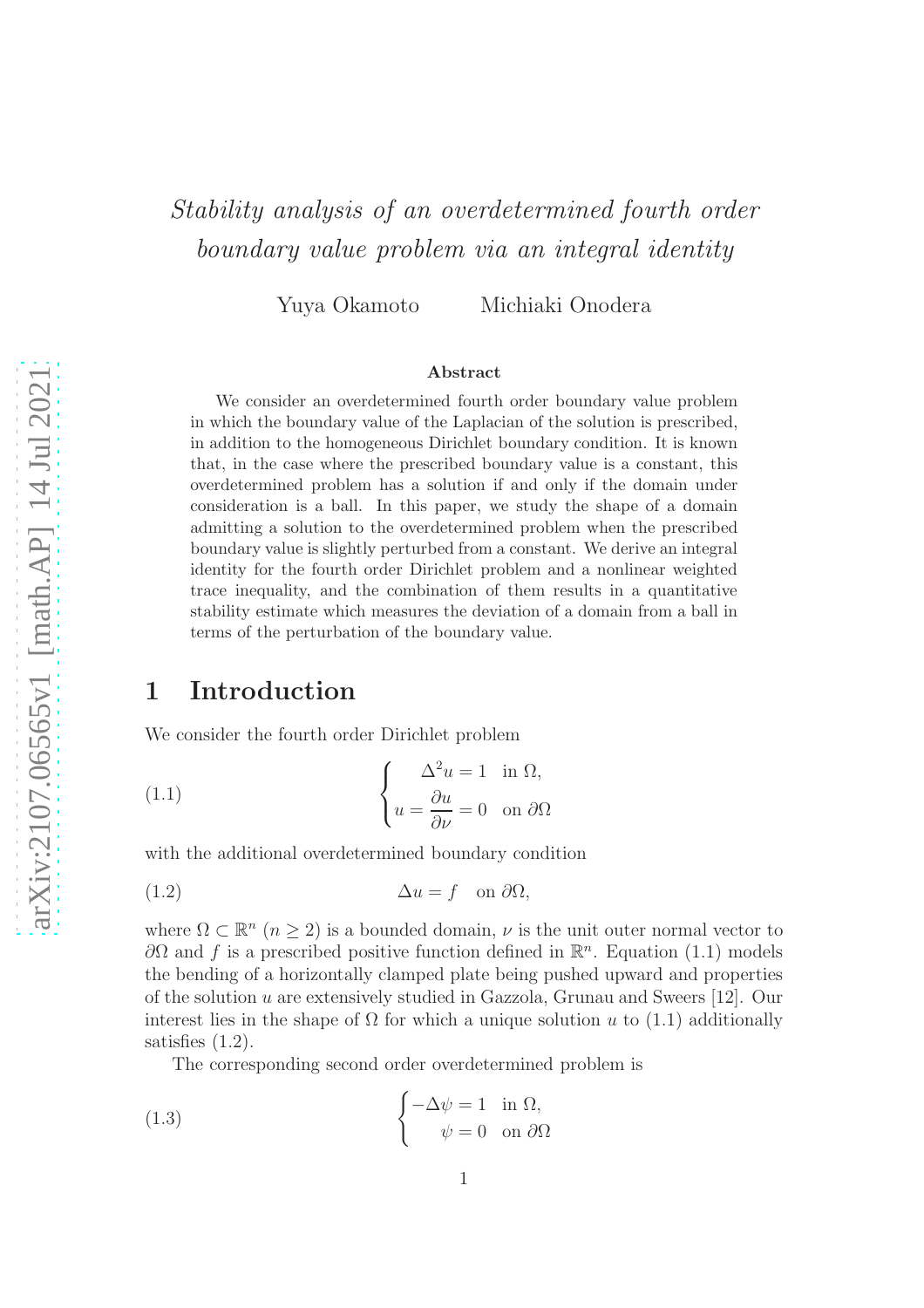with the additional boundary condition

(1.4) 
$$
-\frac{\partial \psi}{\partial \nu} = |\nabla \psi| = f \text{ on } \partial \Omega.
$$

A celebrated result of Serrin [26] states that, in the case where  $f$  is a constant, (1.3) together with (1.4) has a solution  $\psi$  if and only if  $\Omega$  is a ball. In the poof he introduced the so-called method of moving planes, based on Alexandrov's reflection principle and an extension of Hopf's lemma applicable to boundary points at corners, and proved the symmetry result for more general second order overdetermined problems. Weinberger [27] provided a simple alternative proof based on the observation that, for a solution  $\psi$  to (1.3), the nonnegative function called the Cachy-Schwarz deficit

$$
\delta(\psi) := |D^2 \psi|^2 - \frac{(\Delta \psi)^2}{n} = \sum_{i,j=1}^n (\partial_{ij} \psi)^2 - \frac{1}{n} \left( \sum_{k=1}^n \partial_{kk} \psi \right)^2
$$

vanishes everywhere if and only if  $\psi$  is a quadratic polynomial of the form

(1.5) 
$$
Q(x) = \frac{R^2 - |x - z|^2}{2n} \quad (R > 0, \ z \in \mathbb{R}^n),
$$

which is an explicit solution to (1.3) and (1.4) when  $\Omega$  is a ball and f is a constant. This fact suggests that  $\delta(\psi)$  measures the deviation of  $\psi$  from Q, or that of  $\Omega$  from a ball. This observation was further extended by Magnanini and Poggesi [17–19], and they showed that the integral identity (1.6)

$$
\int_{\Omega} \psi \left\{ \left| D^2 \psi \right|^2 - \frac{(\Delta \psi)^2}{n} \right\} dx = \frac{1}{2} \int_{\partial \Omega} \left( c^2 - |\nabla \psi|^2 \right) \left\{ \frac{\partial \psi}{\partial \nu} + \frac{(x - z) \cdot \nu}{n} \right\} dS
$$

holds for any solution  $\psi$  to (1.3),  $z \in \Omega$  and  $c \in \mathbb{R}$ . This identity directly implies the radial symmetry of  $\Omega$  when (1.4) is satisfied for a constant  $f = c$ , since the right hand side of the identity then becomes 0 and thus  $\delta(\psi) = 0$ . Moreover, by estimating the both sides of the identity by elaborate inequalities for harmonic functions, in particular for  $\psi - Q$ , they obtained the stability estimate

(1.7) 
$$
\rho_2 - \rho_1 \leq C \left\| |\nabla \psi| - c \right\|_{L^2(\partial \Omega)}^{\tau_n}
$$

for the shape of an unknown domain  $\Omega$  in terms of the radii  $0 < \rho_1 \leq \rho_2 < \infty$  of the largest ball contained in  $\Omega$  and the smallest ball containing  $\Omega$  with common center  $z \in \mathbb{R}^n$ , i.e.,  $B_{\rho_1}(z) \subset \Omega \subset B_{\rho_2}(z)$ , where  $\tau_2 = 1$ ,  $\tau_3$  is arbitrarily close to 1, and  $\tau_n = 2/(n-1)$  for  $n \geq 4$ . This shows quantitatively how  $\Omega$  is close to a ball in the Hausdorff distance when the additional condition (1.4) is satisfied for f close to a constant in the  $L^2$ -norm.

These types of stability estimates for the second order problem (1.3) and (1.4) had been obtained also by means of a quantitative version of the method of moving planes, initiated by Aftalion, Busca and Reichel [1], and developed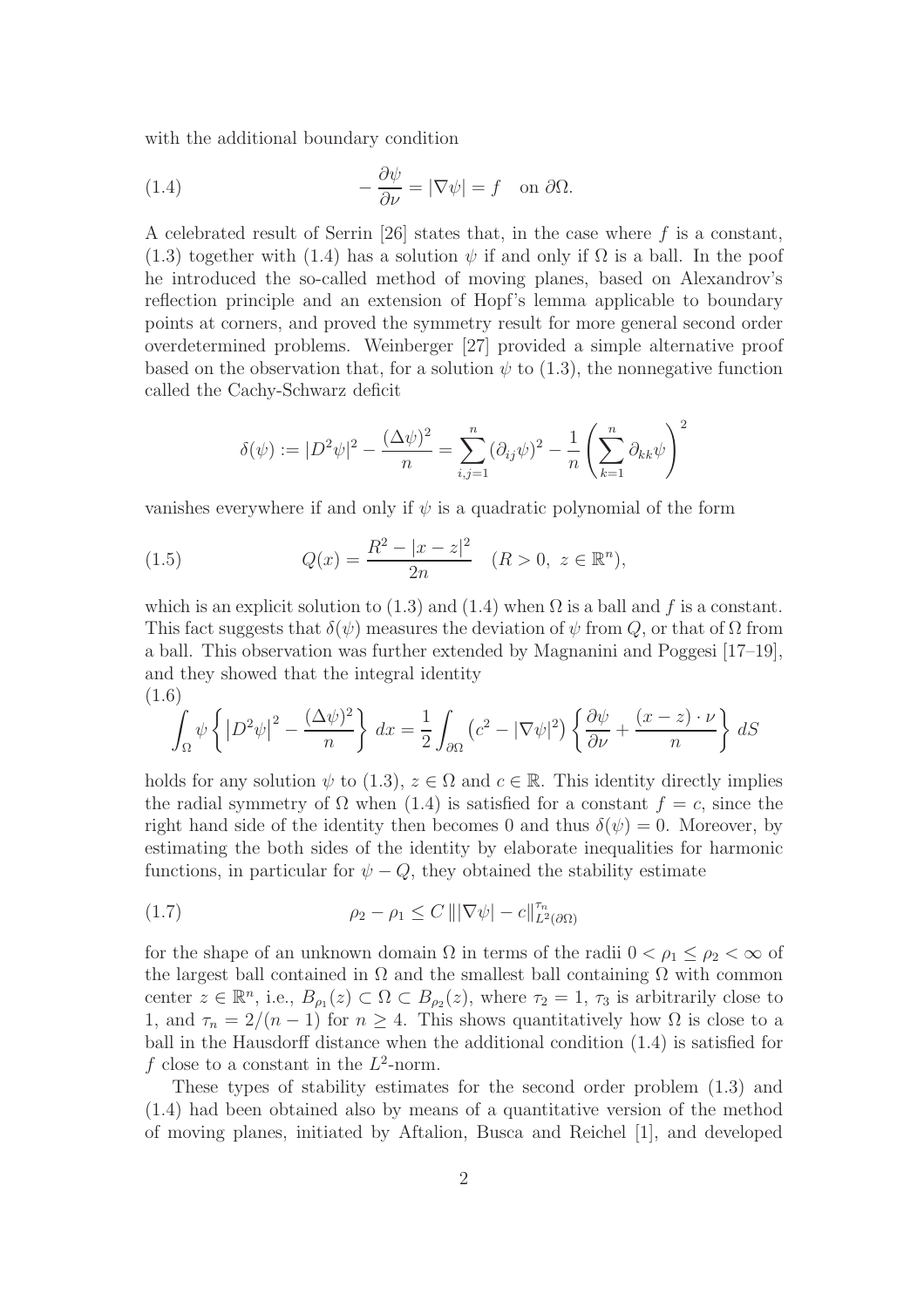by Ciraolo, Magnanini and Vespri [6] for some  $0 < \tau_n < 1$  with the  $L^2$ -norm replaced by the Lipschitz seminorm. In fact, these results also hold for semilinear equations  $-\Delta u = f(u)$  with  $u > 0$ . On the other hand, Brandolini, Nitsch, Salani and Trombetti [5] made use of an integral quantity related to Newton's inequality involving elementary symmetric functions of the eigenvalues of  $D^2\psi$ , and proved the same stability result for some  $0 < \tau_n < 1$  with the  $L^{\infty}$ -norm in the right hand side. Moreover, this argument was used to yield an estimate of the volume of the symmetric difference of  $\Omega$  and a union of balls by the  $L^1$ -norm of  $|\nabla \psi| - c$ . Developing their idea, Feldman [10] proved the linear stability estimate (i.e.,  $\tau_n = 1$ ) for the volume  $|\Omega \triangle B|$  of the symmetric difference of  $\Omega$  and a ball B by the  $L^2$ -norm of  $|\nabla \psi| - c$ . Recently, Gilsbach and Onodera [13] installed a new implicit function theorem and applied it to establish a linear optimal stability estimate with Hölder norms in both sides of the inequality.

For higher order overdetermined problems, the radial symmetry of  $\Omega$  for constant boundary values were studied by Bennett [4], Payne and Schaefer [22, 23], Dalmasso [8], Philippin and Ragoub [21], Barkatou [3] and Colasuonno and Vecchi [7]. In particular, for the fourth order overdetermined problem (1.1) and (1.2) with  $f = c$ , Bennett [4] proved the radial symmetry of  $\Omega$  by extending Weinberger's argument and deriving  $\delta(v) = 0$ , where  $v := -\Delta u$  is a solution to

$$
\begin{cases}\n-\Delta v = 1 & \text{in } \Omega, \\
v = -f & \text{on } \partial \Omega.\n\end{cases}
$$

Note that, when  $\Omega$  is a ball, the overdetermined problem (1.1) with (1.2) has a radially symmetric solution u given by a quartic polynomial (see  $(3.2)$ ), and v is a quadratic polynomial of the form  $(1.5)$ . Thus  $\delta(v)$  is expected to measure the deviation of  $\Omega$  from a ball. It is our attempt to derive an integral identity, analogous to (1.6), involving  $\delta(v)$  and the deviation  $\Delta u - c$  of the additional boundary value in (1.2) from a constant. The following integral identity is one of the key ingredients of our stability analysis.

**Theorem 1.1.** Let  $\Omega \subset \mathbb{R}^n$  be a bounded domain having  $C^1$ -boundary  $\partial\Omega$  and  $u \in C^4(\overline{\Omega})$  a solution to (1.1), and set  $v := -\Delta u$ . Then, (1.8)

$$
\int_{\Omega} u \left\{ |D^2 v|^2 - \frac{(\Delta v)^2}{n} \right\} dx = \frac{1}{4} \int_{\partial \Omega} \left\{ c^2 - (\Delta u)^2 \right\} \left\{ \frac{\partial v}{\partial \nu} + \frac{(x - z) \cdot \nu}{n} \right\} dS
$$

holds for any  $z \in \Omega$  and  $c \in \mathbb{R}$ .

An immediate consequence of this identity is the radial symmetry of  $\Omega$  when (1.1) and (1.2) with  $f = c$  have a solution u, if additionally  $\Omega$  is assumed to be  $\varepsilon_0$ -close to the unit ball  $\mathbb B$  in the  $C^{4+\alpha}$ -sense  $(0 < \alpha < 1)$ , i.e., there is a diffeomorphism  $\Phi \in C^{4+\alpha}(\overline{\mathbb{B}}, \overline{\Omega})$  with  $\|\Phi - \text{Id}\|_{C^{4+\alpha}(\overline{\mathbb{B}})} < \varepsilon_0$  for some particular constant  $\varepsilon_0 = \varepsilon_0(n) > 0$  depending only on the dimension n. This additional requirement is due to the fact that the positivity preserving property, i.e.,  $\Delta^2 u \geq 0$ implying  $u > 0$  in  $\Omega$ , for the fourth order Dirichlet problem (1.1) is no longer true for general bounded domains  $\Omega$  including even mildly eccentric ellipses in  $\mathbb{R}^2$ .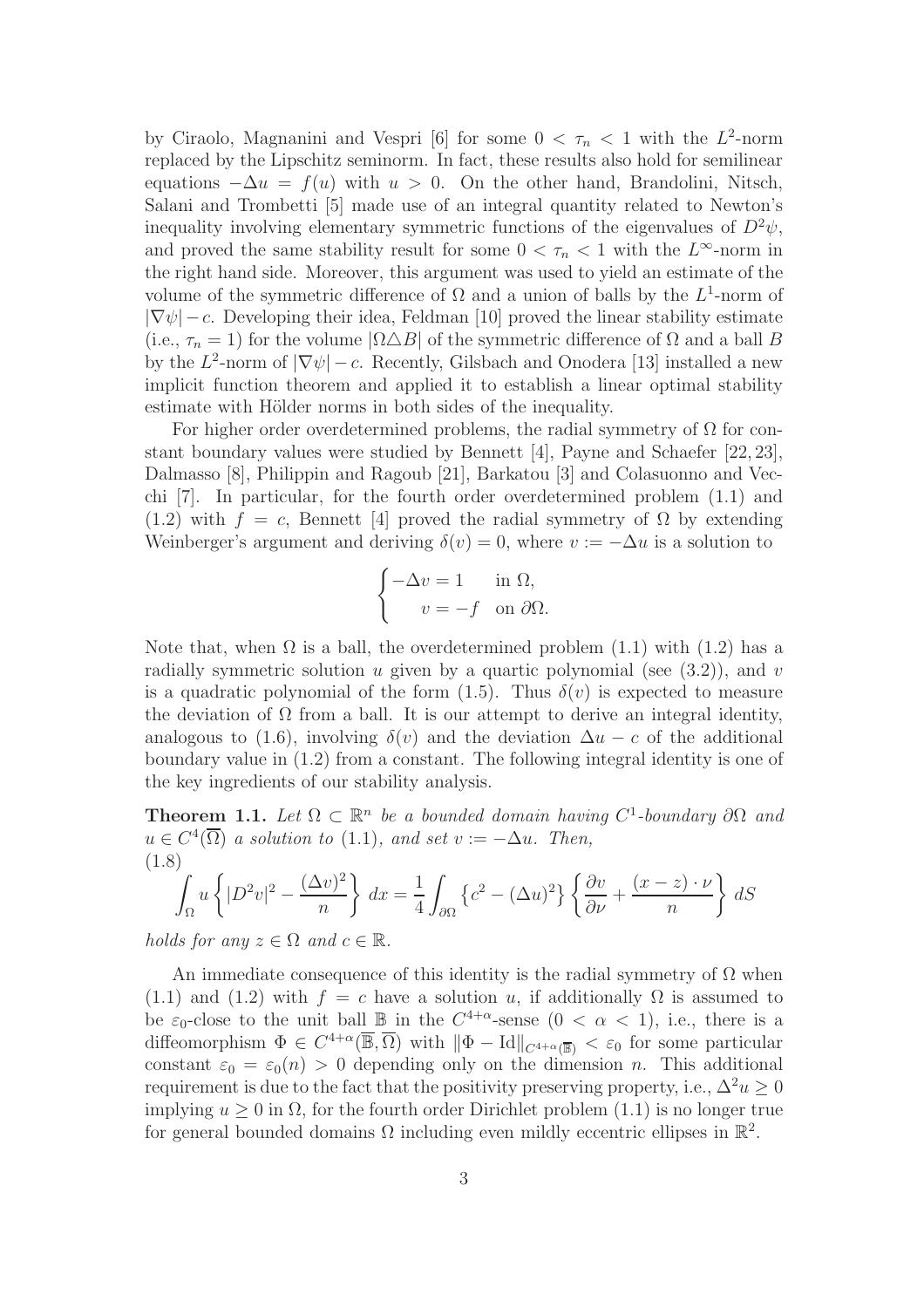Stability estimates as (1.7) for higher order overdetermined problems have not been studied in the literature. This is particularly due to the failure of maximum principles for higher order equations. Recently we learned that Gilsbach and Stollenwerk [14] obtained a stability estimate with Hölder norms by the implicit function theorem introduced in [13]. Our main result in this paper is the following quantitative stability estimate of the deviation of  $\Omega$  from  $\mathbb B$  in the Hausdorff distance by the  $L^p$ -norm of a perturbation of f from a constant in  $(1.2)$ , under the  $\varepsilon_0$ -closeness of  $\Omega$  to  $\mathbb B$  in the  $C^{4+\alpha}$ -sense, where

$$
\sigma_p := \begin{cases} \frac{(n+2)p}{n(n+2p-1)} & (1 \le p < 3/2), \\ \frac{3}{2n} & (3/2 \le p \le \infty). \end{cases}
$$

**Theorem 1.2.** For  $1 \le p \le \infty$  and  $0 \le \sigma < \sigma_p$ , there are  $\varepsilon_0 > 0$  and  $C > 0$  such that, if  $\Omega$  is  $\varepsilon_0$ -close to  $\mathbb B$  in the  $C^{4+\alpha}$ -sense and  $u \in C^{4+\alpha}(\overline{\Omega})$  is a solution to (1.1), then there are  $z \in \Omega$  and  $0 < \rho_1 \leq \rho_2 < \infty$  such that  $B_{\rho_1}(z) \subset \Omega \subset B_{\rho_2}(z)$ and

(1.9) 
$$
\rho_2 - \rho_1 \leq C \left( \|\Delta u - c\|_{L^p(\partial\Omega)}^{\sigma} + \|\Delta u - c\|_{L^{\infty}(\partial\Omega)} \right).
$$

In the case where  $n \geq 3$  and  $p = 1$ , we can choose  $\sigma = \sigma_1$ , *i.e.*,

$$
\rho_2 - \rho_1 \le C \left( \left\| \Delta u - c \right\|_{L^1(\partial \Omega)}^{\frac{n+2}{n(n+1)}} + \left\| \Delta u - c \right\|_{L^\infty(\partial \Omega)} \right).
$$

**Remark 1.3.** The  $\varepsilon_0$ -closeness is used essentially only for the positivity preserving property for the fourth order Dirichlet problem (1.1) (see Proposition 3.3). Although this assumption will be used in several other arguments such as the uniform Schauder estimates (Lemmas 3.2 and 3.4) and weighted inequalities in Section 4, these estimates hold for more general domains (see e.g. the proof of [19, Lemma 2.7]) under some mild geometric conditions.

The integral-identity strategy used in this paper has also been performed in several related problems. For recent advances, see Dipierro, Poggesi and Valdinoci [9], Fogagnolo and Pinamonti [11], and Scheuer [25]. In fact, Magnanini and Poggesi [17] initiated this approach first for the stability analysis of Alexandrov's soap bubble theorem, which has a link with the second order problem (1.3) and (1.4) via integral identities. It would be very interesting to find such a relation between a forth order problem and its counterpart in differential geometry.

This paper is organized as follows. In Section 2, we prove the integral identity (1.8) for the fourth order Dirichlet problem (1.1) by virtue of a higher order analogue of Pohozaev's identity known as the Pucci-Serrin identity. The proof of Theorem 1.2 is based on estimating both sides of (1.8) by several weighted inequalities for the harmonic function  $h = v - Q$  and its gradients. For this strategy, in Section 3, we prove several uniform estimates including a pointwise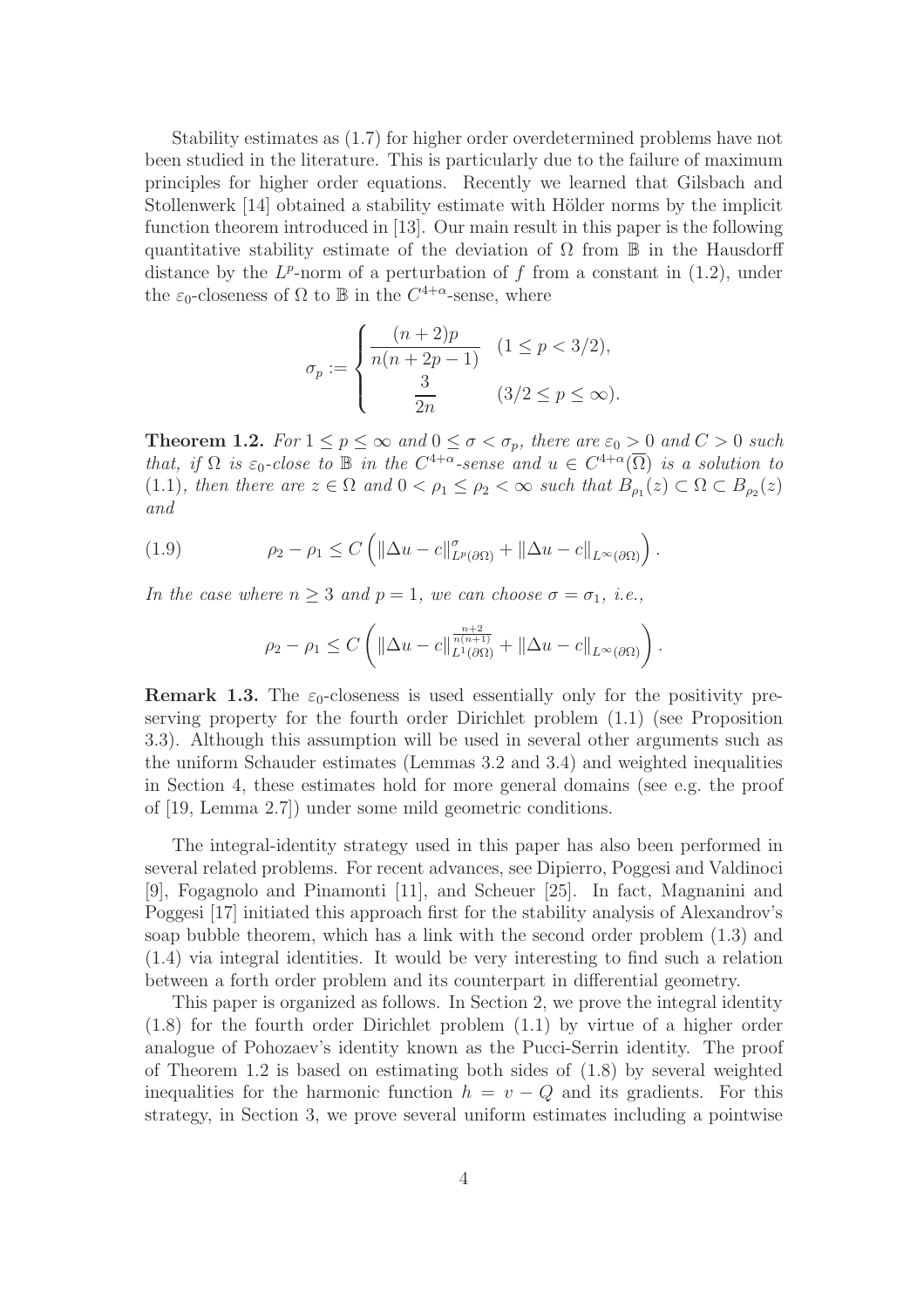estimate showing that u behaves like the square of the distance  $d_{\partial\Omega}$  from  $\partial\Omega$  near  $\partial Ω$ . In Section 4, we derive a new nonlinear weighted trace inequality of the form

$$
\|\nabla h\|_{L^p(\partial\Omega)} \le C \, \|d_{\partial\Omega} D^2 h\|_{L^2(\Omega)}^{2\beta}
$$

for some  $0 < 2\beta < 1$  specified explicitly in Lemma 4.3. This together with several known inequalities deduces the stability estimate (1.9).

# 2 Integral identity for the Dirichlet problem

The following lemma is a special case of the Pucci-Serrin variational identity [24] for the biharmonic operator.

**Lemma 2.1.** Let  $\Omega \subset \mathbb{R}^n$  be a bounded domain having  $C^1$ -boundary  $\partial\Omega$  and suppose that  $u \in C^4(\overline{\Omega})$  is a solution to (1.1). Then, for any  $z \in \Omega$ ,

$$
(n+4)\int_{\Omega} u\,dx = \int_{\partial\Omega} (\Delta u)^2 (x-z) \cdot \nu \,dS.
$$

Proof. For the reader's convenience, we give a proof for this special case. Let us set  $w := (x - z) \cdot \nabla u$  and observe that  $u = |\nabla u| = w = 0$  on  $\partial \Omega$  and

$$
\Delta^2 w = \Delta \{ (x - z) \cdot \nabla \Delta u + 2\Delta u \} = (x - z) \cdot \nabla \Delta^2 u + 4\Delta^2 u = 4 \quad \text{in } \Omega,
$$
  

$$
\frac{\partial w}{\partial \nu} = {}^t (x - z) \cdot D^2 u \cdot \nu = ((x - z) \cdot \nu) \frac{\partial^2 u}{\partial \nu^2} = ((x - z) \cdot \nu) \Delta u \quad \text{on } \partial \Omega.
$$

Hence, by Green's identity

$$
\int_{\Omega} \left( u \Delta^2 w - \Delta^2 u w \right) dx = \int_{\partial \Omega} \left( u \frac{\partial \Delta w}{\partial \nu} - \frac{\partial u}{\partial \nu} \Delta w + \Delta u \frac{\partial w}{\partial \nu} - \frac{\partial \Delta u}{\partial \nu} w \right) dS,
$$

we obtain

$$
\int_{\Omega} \{4u - (x - z) \cdot \nabla u\} dx = \int_{\partial \Omega} (\Delta u)^2 (x - z) \cdot \nu \, dS,
$$

where the left hand side is equal to  $(n+4) \int_{\Omega} u \, dx$  by the divergence theorem. Proof of Theorem 1.1. Let us introduce the auxiliary function

$$
q := \frac{v^2}{4} - \frac{n+2}{2n}u,
$$

which satisfies

$$
\Delta q = -\frac{v}{2} + \frac{|\nabla v|^2}{2} + \frac{n+2}{2n}v = \frac{|\nabla v|^2}{2} + \frac{v}{n},
$$
  

$$
\Delta^2 q = |D^2 v|^2 - \frac{1}{n} = |D^2 v|^2 - \frac{(\Delta v)^2}{n}.
$$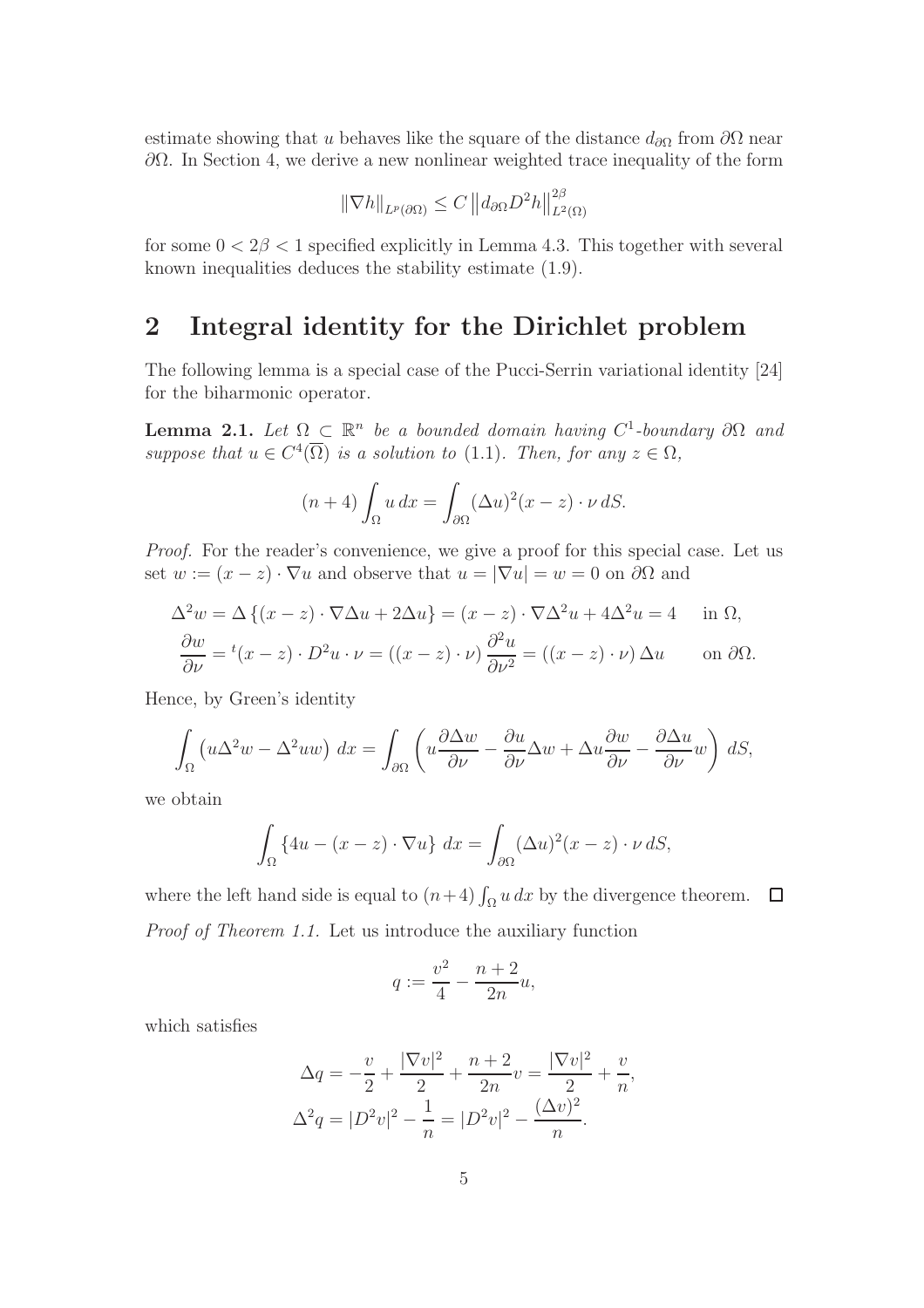Applying Green's identity and using the boundary conditions, we have

$$
\int_{\Omega} u \Delta^2 q \, dx = \int_{\Omega} \Delta^2 u q \, dx + \int_{\partial \Omega} \left( \Delta u \frac{\partial q}{\partial \nu} - \frac{\partial \Delta u}{\partial \nu} q \right) \, dS
$$
\n
$$
= \int_{\Omega} \left( \frac{v^2}{4} - \frac{n+2}{2n} u \right) \, dx + \int_{\partial \Omega} \left( -\frac{1}{2} v^2 \frac{\partial v}{\partial \nu} + \frac{1}{4} v^2 \frac{\partial v}{\partial \nu} \right) \, dS
$$
\n
$$
= -\frac{n+4}{4n} \int_{\Omega} u \, dx - \frac{1}{4} \int_{\partial \Omega} v^2 \frac{\partial v}{\partial \nu} \, dS,
$$

where the last equality follows from

$$
\int_{\Omega} v^2 dx = -\int_{\Omega} v \Delta u dx = \int_{\Omega} u dx.
$$

Hence, by Lemma 2.1,

$$
\int_{\Omega} u \Delta^2 q \, dx = -\frac{1}{4n} \int_{\partial \Omega} (\Delta u)^2 (x - z) \cdot \nu \, dS - \frac{1}{4} \int_{\partial \Omega} (\Delta u)^2 \frac{\partial v}{\partial \nu} \, dS
$$

$$
= -\frac{1}{4} \int_{\partial \Omega} (\Delta u)^2 \left\{ \frac{\partial v}{\partial \nu} + \frac{(x - z) \cdot \nu}{n} \right\} \, dS.
$$

Finally, the divergence theorem yields

$$
\int_{\partial\Omega} \left\{ \frac{\partial v}{\partial \nu} + \frac{(x-z) \cdot \nu}{n} \right\} dS = \int_{\Omega} (\Delta v + 1) dx = 0,
$$

and the proof is completed.

## 3 Uniform pointwise estimate

This section concerns the uniform estimates for solutions u to the Dirichlet problem (1.1) for any domains  $\Omega$  which are  $\varepsilon_0$ -close to  $\mathbb B$  in the  $C^{4+\alpha}$ -sense. In particular, the closeness of  $\Omega$  to  $\mathbb B$  is used to obtain the boundary behavior

$$
u(x) \ge \eta \left( d_{\partial\Omega}(x) \right)^2 \quad (x \in \Omega)
$$

of solutions u to (1.1), where  $d_{\partial\Omega}(x)$  denotes the distance from x to  $\partial\Omega$  and  $\eta > 0$  is a small constant. The constant  $\varepsilon_0 > 0$  is chosen such that the following positivity preserving property holds.

**Lemma 3.1** (Grunau and Robert [15]). There is a small constant  $\varepsilon_0 > 0$  such that, for any  $\Omega$  that is  $\varepsilon_0$ -close to  $\mathbb B$  in the  $C^{4+\alpha}$ -sense, any  $u \in C^{4+\alpha}(\overline{\Omega})$  satisfying

$$
\begin{cases}\n\Delta^2 u \ge 0 & \text{in } \Omega, \\
u = \frac{\partial u}{\partial \nu} = 0 & \text{on } \partial \Omega\n\end{cases}
$$

must be nonnegative everywhere in  $\Omega$ .

 $\Box$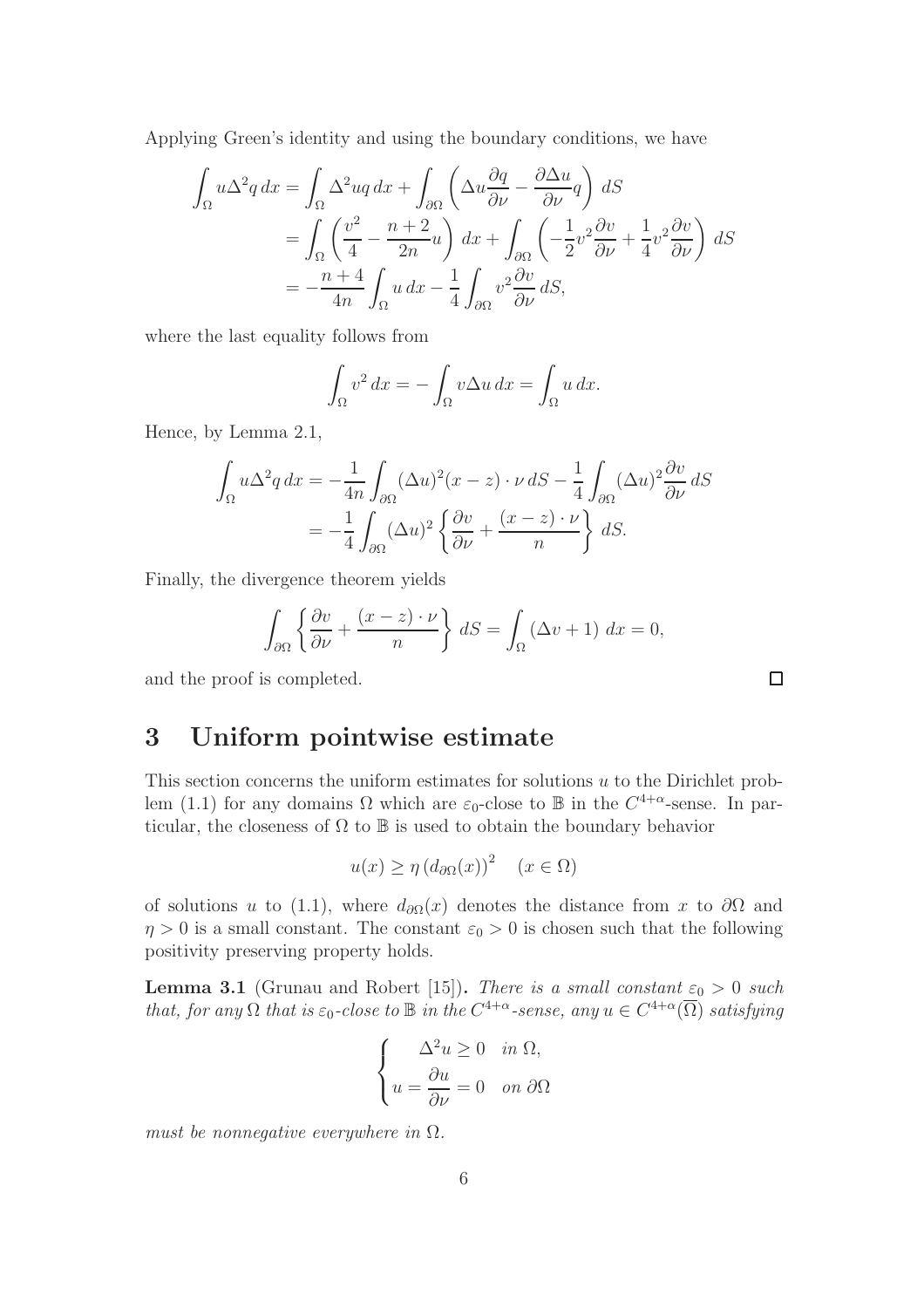The proof is based on the blow-up analysis and the dependency of  $\varepsilon_0$  on n and  $\alpha$  is not explicitly computable. Choosing  $\varepsilon_0 > 0$  smaller if necessary, we also have the uniform Schauder estimates as follows.

**Lemma 3.2.** There are constants  $\varepsilon_0 > 0$  and  $C > 0$  such that solutions  $u, \psi$ respectively to  $(1.1)$  and  $(1.3)$  satisfy

$$
||u||_{C^{4+\alpha}(\overline{\Omega})} + ||\psi||_{C^{4+\alpha}(\overline{\Omega})} \leq C
$$

for any domain  $\Omega$  that is  $\varepsilon_0$ -close to  $\mathbb B$  in the  $C^{4+\alpha}$ -sense.

*Proof.* Let us denote by  $\Delta^2_{\Omega} \in \mathcal{L}(C^{4+\alpha}_{D}(\overline{\Omega}), C^{\alpha}(\overline{\Omega}))$  the biharmonic operator  $\Delta^2$ acting on functions defined on  $\Omega$ , where

$$
C_D^{4+\alpha}(\overline{\Omega}) := \left\{ v \in C^{4+\alpha}(\overline{\Omega}) \mid v = \frac{\partial v}{\partial \nu} = 0 \text{ on } \partial \Omega \right\}.
$$

By the Schauder theory (see Agmon, Douglis and Nirenberg [2]), we know the existence of the inverse  $(\Delta^2_{\Omega})^{-1} \in \mathcal{L}(C^{\alpha}(\overline{\Omega}), C^{4+\alpha}_{D}(\overline{\Omega}))$ . Hence we need to show that the operator norms of  $(\Delta_{\Omega}^2)^{-1}$  are estimated uniformly in  $\Omega$ .

Recall that, by definition, there is a diffeomorphism  $\Phi \in C^{4+\alpha}(\overline{\mathbb{B}}, \overline{\Omega})$  with  $\|\Phi - \text{Id}\|_{C^{4+\alpha}(\overline{\mathbb{B}})} < \varepsilon_0$ . Denoting by  $\Phi_*$  and  $\Phi^*$  respectively the push-forward and pull-back operators defined by

$$
\Phi_*v(x):=v(\Phi^{-1}(x)),\quad \Phi^*u(\xi):=u(\Phi(\xi))\quad (x\in\Omega,\ \xi\in\mathbb{B}),
$$

we readily check that

$$
\|\Phi^*\Delta_\Omega^2\Phi_*-\Delta_\mathbb{B}^2\|_{\mathcal{L}(C^{4+\alpha}_D(\overline{\mathbb{B}}),C^\alpha(\overline{\mathbb{B}}))}<\Big(2\|(\Delta^2_\mathbb{B})^{-1}\|_{\mathcal{L}(C^\alpha(\overline{\mathbb{B}}),C^{4+\alpha}_D(\overline{\mathbb{B}}))}\Big)^{-1}
$$

holds for small  $\varepsilon_0 > 0$ . Hence,

$$
\Phi^* \left(\Delta_\Omega^2\right)^{-1} \Phi_* = \left(\Phi^* \Delta_\Omega^2 \Phi_*\right)^{-1}
$$
\n
$$
= \left[I - \left(\Delta_\mathbb{B}^2\right)^{-1} \left(\Delta_\mathbb{B}^2 - \Phi^* \Delta_\Omega^2 \Phi_*\right)\right]^{-1} \left(\Delta_\mathbb{B}^2\right)^{-1}
$$
\n
$$
= \sum_{k=0}^\infty \left[\left(\Delta_\mathbb{B}^2\right)^{-1} \left(\Delta_\mathbb{B}^2 - \Phi^* \Delta_\Omega^2 \Phi_*\right)\right]^k \left(\Delta_\mathbb{B}^2\right)^{-1}
$$

converges in  $\mathcal{L}(C^{\alpha}(\overline{\mathbb{B}}), C_{D}^{4+\alpha}(\overline{\mathbb{B}}))$  and

$$
\left\| \left( \Delta_{\Omega}^2 \right)^{-1} \right\|_{\mathcal{L}(C^{\alpha}(\overline{\Omega}), C_D^{4+\alpha}(\overline{\Omega}))} \leq \left\| \Phi_* \right\|_{\mathcal{L}(C_D^{4+\alpha}(\overline{\mathbb{B}}), C_D^{4+\alpha}(\overline{\Omega}))} \left\| \Phi^* \right\|_{\mathcal{L}(C^{\alpha}(\overline{\Omega}), C^{\alpha}(\overline{\mathbb{B}}))}
$$

$$
\times 2 \left\| \left( \Delta_{\mathbb{B}}^2 \right)^{-1} \right\|_{\mathcal{L}(C^{\alpha}(\overline{\mathbb{B}}), C_D^{4+\alpha}(\overline{\mathbb{B}}))},
$$

where the right hand side is bounded from above by a constant  $C > 0$  independent of Ω. This yields

$$
||u||_{C^{4+\alpha}(\overline{\Omega})} = ||(\Delta_{\Omega}^2)^{-1}[1]||_{C^{4+\alpha}(\overline{\Omega})} \leq C.
$$

The estimate for  $\psi$  follows in a similar manner.

 $\Box$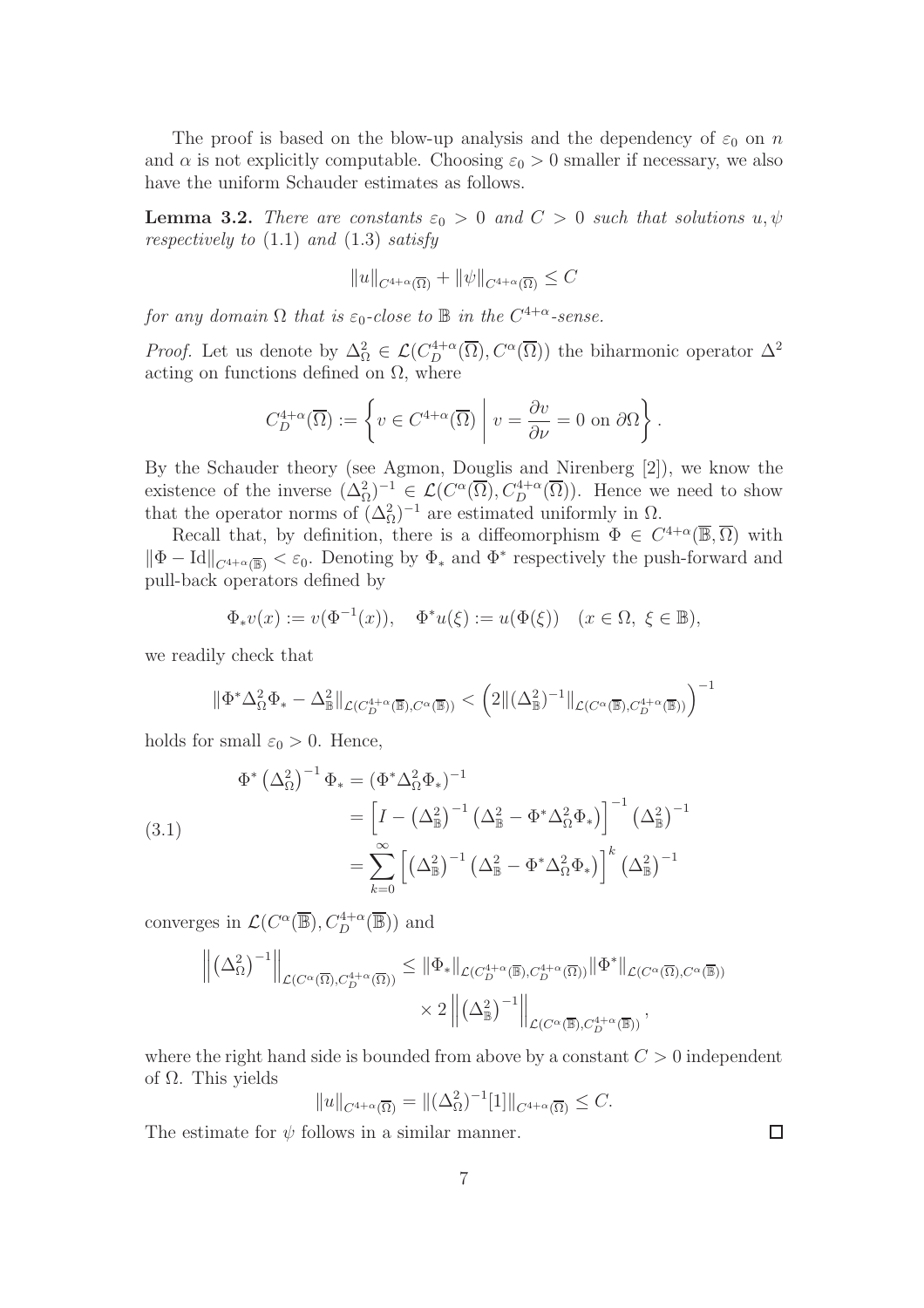**Proposition 3.3.** Let  $\varepsilon_0 > 0$  be a constant such that Lemmas 3.1, 3.2 hold. Then there is a uniform constant  $\eta > 0$  such that

$$
u(x) \ge \eta \left( d_{\partial\Omega}(x) \right)^2 \quad (x \in \Omega)
$$

holds for a unique solution u to (1.1) in any domain  $\Omega$  that is  $\varepsilon_0$ -close to  $\mathbb B$  in the  $C^{4+\alpha}$ -sense.

*Proof.* Let  $\psi \in C^{4+\alpha}(\overline{\Omega})$  be a solution to (1.3) and set

$$
w := u - c_{\Omega} \psi^{2}, \quad c_{\Omega} := \left[ 2 \left( 1 + 2 \max_{\overline{\Omega}} |D^{2} \psi|^{2} \right) \right]^{-1} \ge c_{0} > 0,
$$

where the existence of the lower bound  $c_0$  independent of  $\Omega$  follows from Lemma 3.2. Then w satisfies  $w = \partial_\nu w = 0$  on  $\partial\Omega$  and

$$
\Delta^2 w = \Delta \left\{ \Delta u + 2c_{\Omega} \left( \psi - |\nabla \psi|^2 \right) \right\}
$$
  
= 1 - 2c\_{\Omega} \left( 1 + 2 |D^2 \psi|^2 \right) \ge 0 \text{ in } \Omega.

By Lemma 3.1, we have  $w \geq 0$ , i.e.,

$$
u \ge c_{\Omega} \psi^2 \ge c_0 \mu_0^2 (d_{\partial \Omega}(x))^2 \quad \text{in } \Omega,
$$

where  $\psi \geq \mu_0 d_{\partial\Omega}(x)$  for a small uniform constant  $\mu_0 > 0$  follows from (a proof of) Hopf's lemma with the uniform interior sphere condition of  $\Omega$ . П

A glimpse of the proof of Lemma 3.2 also yields the following perturbation result, which will be used in the next section. Note that

(3.2) 
$$
u_0 = \frac{(|x|^2 - 1)^2}{8n(n+2)} \quad (x \in \mathbb{R}^n)
$$

is a unique solution to (1.1) for  $\Omega = \mathbb{B}$  and  $-\Delta u_0$  is a quadratic polynomial of the form  $(1.5)$ .

**Lemma 3.4.** For any small constant  $c > 0$ , there is  $\varepsilon_0 > 0$  such that

$$
||u - u_0||_{C^{4+\alpha}(\overline{\Omega})} < c
$$

for any domain  $\Omega$  that is  $\varepsilon_0$ -close to  $\mathbb B$  in the  $C^{4+\alpha}$ -sense, where  $u \in C^{4+\alpha}(\overline{\Omega})$  is a solution to (1.1). In particular,  $v := -\Delta u$  attains its maximum at an interior point  $z \in \Omega$  with  $|z| < 1/2$ .

Proof. In view of (3.1), we see that

$$
\|\Phi^*u - u_0\|_{C^{4+\alpha}(\overline{\mathbb{B}})} = \|\Phi^*(\Delta_{\Omega}^2)^{-1}\Phi_*[1] - (\Delta_{\mathbb{B}}^2)^{-1}[1]\|_{C^{4+\alpha}(\overline{\mathbb{B}})}
$$

can be arbitrarily small by choosing a sufficiently small  $\varepsilon_0 > 0$ . We also have  $\|\Phi_*u_0 - u_0\|_{C^{4+\alpha}(\overline{\Omega})} < c/2$  for small  $\varepsilon_0 > 0$ .  $\Box$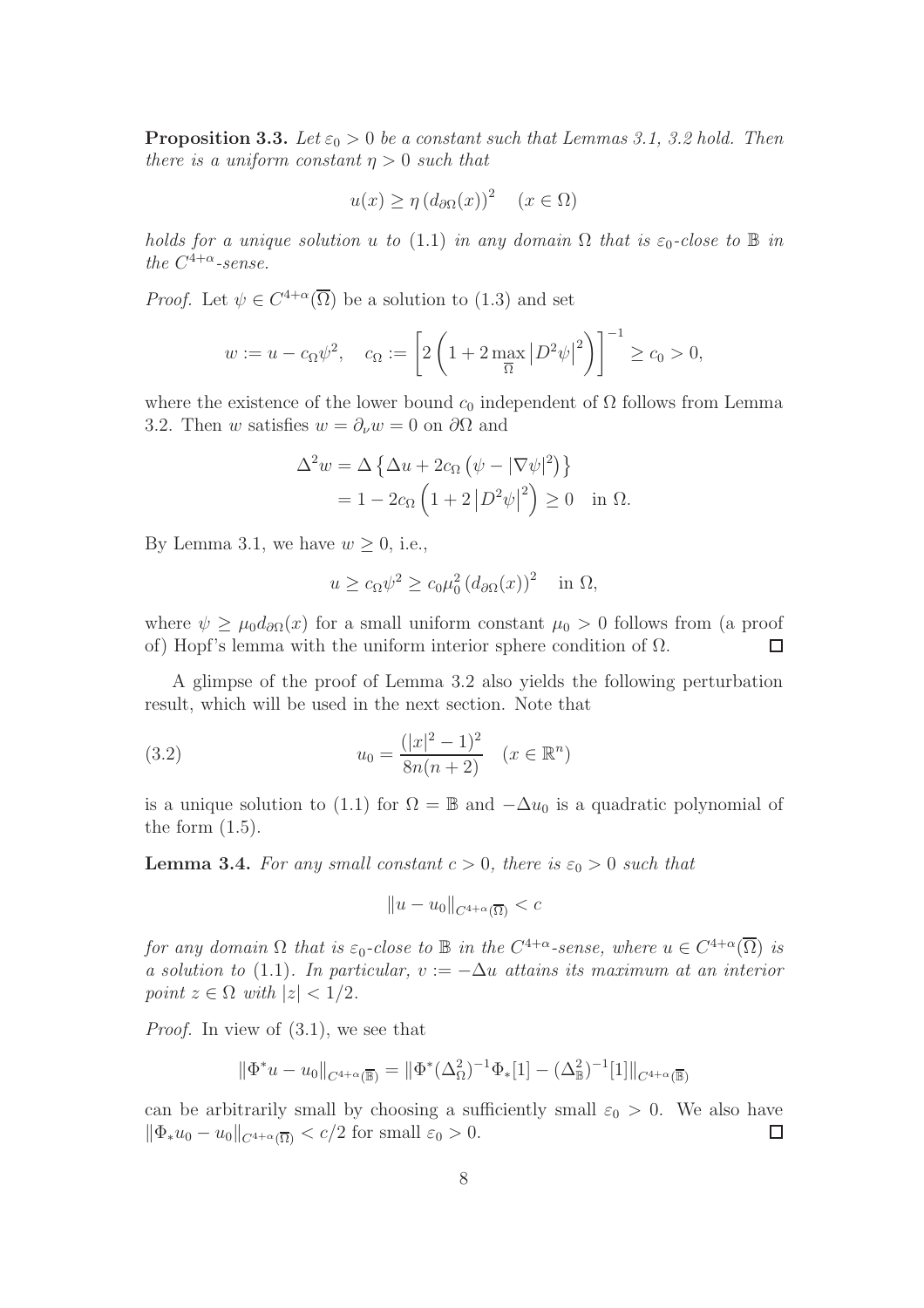## 4 Weighted inequalities for harmonic functions

In order to derive the stability estimate (1.9), we shall take the approach by Magnanini and Poggesi [19] with our integral identity (1.8). Let us first observe that, by using the harmonic function

,

(4.1) 
$$
h := v - Q = -\Delta u - \frac{R^2 - |x - z|^2}{2n}
$$

the integral identity (1.8) can be written as

(4.2) 
$$
\int_{\Omega} u|D^2h|^2 dx = \frac{1}{4} \int_{\partial\Omega} \left\{ c^2 - (\Delta u)^2 \right\} \frac{\partial h}{\partial \nu} dS,
$$

and  $\rho_2 - \rho_1$  can be related to the oscillation of h on  $\partial\Omega$  by

(4.3)  

$$
\rho_2^2 - \rho_1^2 = \max_{x \in \partial \Omega} |x - z|^2 - \min_{x \in \partial \Omega} |x - z|^2
$$

$$
\leq 2n \left( \max_{\partial \Omega} h - \min_{\partial \Omega} h \right) + 4n ||\Delta u - c||_{L^{\infty}(\partial \Omega)}.
$$

By Lemma 3.4, we may assume that  $z \in \Omega$  with  $|z| < 1/2$  is a maximum point of v in  $\Omega$  and thus

$$
\nabla h(z) = \nabla v(z) - \nabla Q(z) = 0,
$$

and moreover  $\|\nabla h\|_{L^{\infty}(\Omega)} + \|D^2 h\|_{L^{\infty}(\Omega)}$  is sufficiently small.

In view of Proposition 3.3, we can relate the oscillation of  $h$  to the left hand side of (4.2) by the chain of inequalities

(4.4) 
$$
\max_{\partial\Omega} h - \min_{\partial\Omega} h \leq C_1 \|h - h_{\Omega}\|_{L^{2^*}(\Omega)}^{2^*/(n+2^*)} \\ \leq C_2 \|\nabla h\|_{L^2(\Omega)}^{2^*/(n+2^*)} \leq C_3 \|d_{\partial\Omega} D^2 h\|_{L^2(\Omega)}^{2^*/(n+2^*)},
$$

where  $h_{\Omega} := |\Omega|^{-1} \int_{\Omega} h \, dx$  is the mean value of h over  $\Omega, 2^* := 2n/(n-2)$  for  $n \geq 3$  and  $2^*$  is arbitrarily large number for  $n = 2$ . The first inequality is due to Magnanini and Poggesi [19], and the second one is the Poincaré-Sobolev inequality, and the third one was essentially proved by Hurri-Syrjänen  $[16]$ . We emphasize that the only nonlinear inequality is the first one and this reflects in the nonlinear nature of the stability estimate (1.9).

**Lemma 4.1** (Hurri-Syrjänen [16], Magnanini and Poggesi [19]). There are  $\varepsilon_0 > 0$ and  $C > 0$  such that, if  $\Omega$  is  $\varepsilon_0$ -close to  $\mathbb B$  in the  $C^{4+\alpha}$ -sense, then the harmonic function h defined by (4.1) satisfies

$$
\max_{\partial\Omega} h - \min_{\partial\Omega} h \le C \|h - h_{\Omega}\|_{L^{2^*}(\Omega)}^{2^*/(n+2^*)},
$$

$$
\int_{\Omega} |\nabla h|^2 dx \le C \int_{\Omega} d_{\partial\Omega}(x)^2 |D^2 h|^2 dx.
$$

Proof. See [19, Corollary 2.3] for the proof of the second inequality. In [19, Lemma 2.6], the first inequality was proved when  $\|\nabla h\|_{L^{\infty}(\Omega)}$  is uniformly bounded and  $||h - h_{\Omega}||_{L^{2^*}(\Omega)}$  is sufficiently small. This assumption is fulfilled by Lemmas 3.2 and 3.4.  $\Box$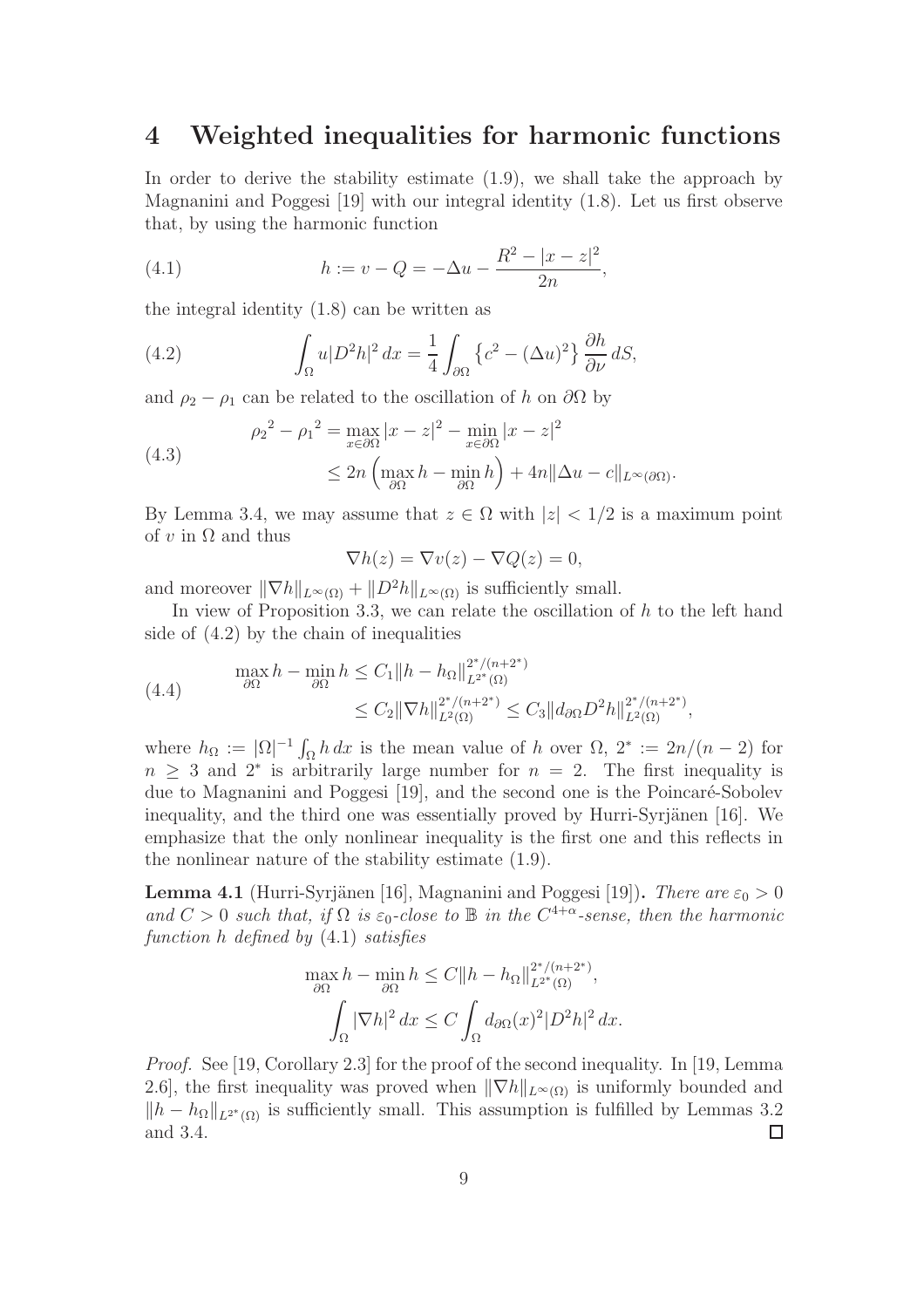Remark 4.2. The inequalities in Lemma 4.1 are valid in more general forms (see  $[20,$  Theorem 2.3] and  $[19,$  Lemma 2.1]). In particular, the former inequality is still valid without assuming the smallness of  $||h-h_{\Omega}||_{L^{2^{*}}(\Omega)}$ , and thus the use of Lammas 3.2 and 3.4 is not necessary. As for the latter inequality, it was proved that

$$
\left(\int_{\Omega} |v - v_{\Omega}|^r dx\right)^{1/r} \le C \left(\int_{\Omega} (d_{\partial\Omega}(x)^{\alpha} |\nabla v|)^p dx\right)^{1/p}
$$

holds for any (even non-harmonic) v if  $1 \le p \le r \le np\{n - p(1 - \alpha)\}^{-1} < \infty$ and  $0 \leq \alpha \leq 1$ . A simple scaling argument shows that, at least for  $\alpha = 1$ , the range of the exponents, i.e.,  $1 \leq p = r \leq \infty$ , is optimal. Moreover,  $\alpha$  cannot exceed 1, as we can see by inserting the inverse power of a distance-like function  $v \sim d_{\partial \Omega}^{-1}$ . This will be an obstacle in extending our results to polyharmonic operators  $(-\Delta)^m$  with  $m \geq 3$ .

Since  $\|\partial_{\nu}h\|_{L^{\infty}(\partial\Omega)}$ ,  $\|\Delta u + c\|_{L^{\infty}(\partial\Omega)}$  and  $\rho_2 + \rho_1$  are uniformly bounded with respect to  $\Omega$  by Lemma 3.2, the combination of  $(4.2)$ ,  $(4.3)$  and  $(4.4)$  immediately results in the weaker stability estimate

$$
\rho_2 - \rho_1 \le C \left( \left\| \Delta u - c \right\|_{L^1(\partial \Omega)}^{1/n} + \left\| \Delta u - c \right\|_{L^\infty(\partial \Omega)} \right).
$$

We shall improve this estimate by carefully treat  $\partial_{\nu}h$  in the right hand side of (4.2). In fact, for the second order problem (1.3) and (1.4), Feldman [10] derived the linear weighted trace inequality

$$
\int_{\partial\Omega} |\nabla h|^2 \, dS \le C \int_{\Omega} d_{\partial\Omega}(x) |D^2 h|^2 \, dx,
$$

which combined with (1.6) yields

$$
\|\nabla h\|_{L^2(\partial\Omega)} \leq C \||\nabla\psi| - c\|_{L^2(\partial\Omega)},
$$

and this estimate was used to obtain the stability estimate (1.7) (see Magnanini and Poggesi [19]). However, for (4.2), we need to have such a trace inequality with quadratic weight  $d_{\partial\Omega}^2$  and this type of linear estimate cannot hold in general even if the norm of the left hand side is weakened, say, to the  $L^1$ -norm, as one can check by inserting harmonic polynomials of higher degree to h.

Our improvement of the stability estimate relies on the following nonlinear weighted trace inequality for small harmonic functions, inspired by Lemma 4.1, where

$$
\beta_p := \begin{cases} \frac{1}{3} & (1 \le p \le 3), \\ \frac{n+p-1}{(n+2)p} & (3 < p < \infty), \\ \frac{1}{n+2} & (p = \infty). \end{cases}
$$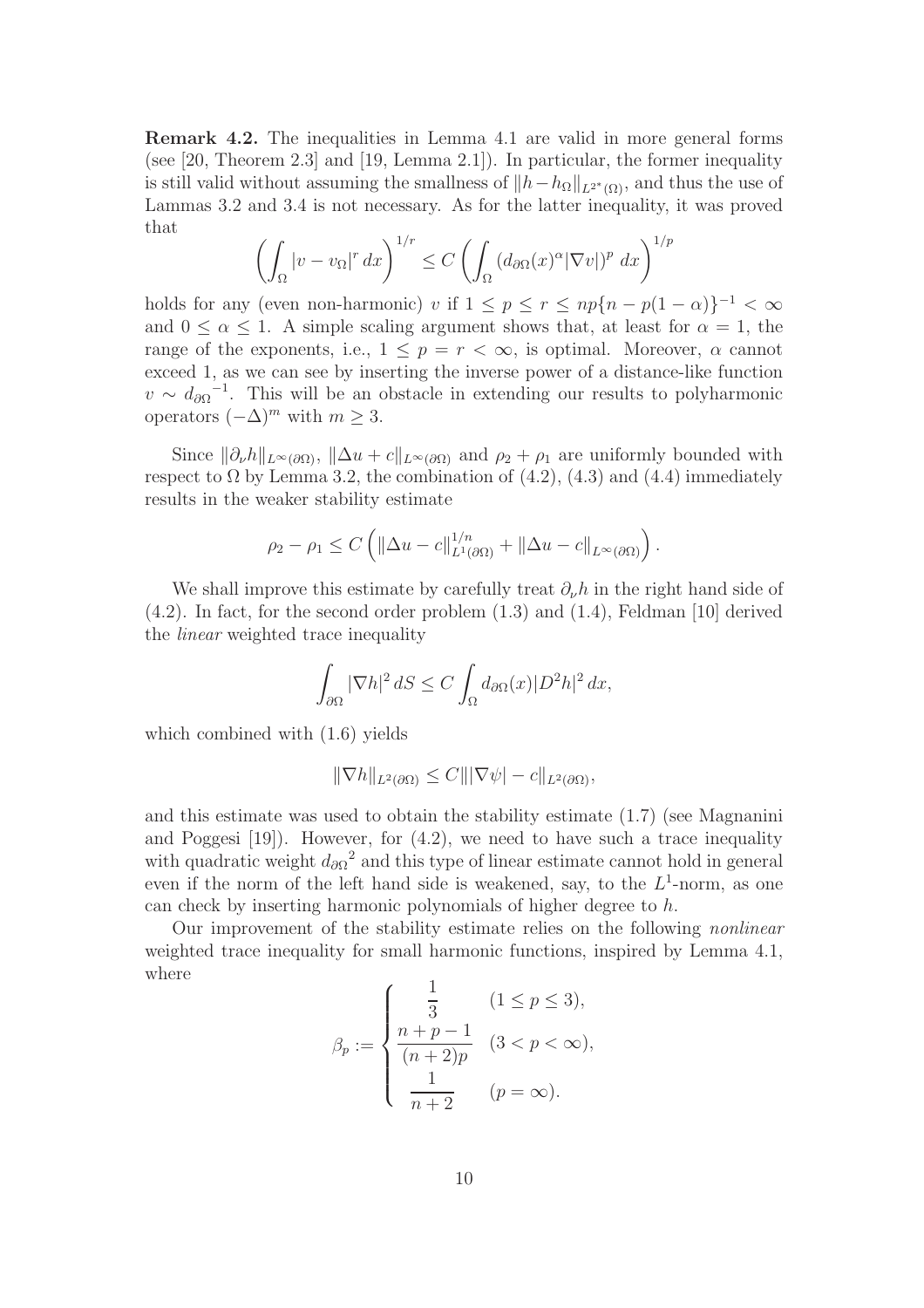**Lemma 4.3.** For  $1 \leq p \leq \infty$  and  $0 \leq \beta < \beta_p$ , there are  $\varepsilon_0 > 0$  and  $C > 0$ such that, if  $\Omega$  is  $\varepsilon_0$ -close to  $\mathbb B$  in the  $C^{4+\alpha}$ -sense, then the harmonic function h defined by (4.1) satisfies

.

(4.5) 
$$
\left(\int_{\partial\Omega}|\nabla h|^p\ dS\right)^{1/p} \leq C\left[\int_{\Omega}d_{\partial\Omega}(x)^2|D^2h|^2\ dx\right]^{\beta}
$$

Moreover, for  $p = \infty$ , the above estimate holds with  $\beta = \beta_{\infty} = 1/(n+2)$ .

*Proof.* We denote by  $C > 0$  a generic constant independent of  $\Omega$  that may change. For each fixed  $x \in \partial\Omega$ , set  $\nu = \nu(x)$  and take a unit vector  $e \in \mathbb{R}^n$  such that  $|\nabla h(x)| = e \cdot \nabla h(x)$ . By the mean value property of the harmonic function  $y \mapsto e \cdot \nabla h(y)$  followed by Hölder's inequality,

$$
|\nabla h(x)| = \frac{1}{\omega_n s^n} \int_{B_s(x-s\nu)} e \cdot \nabla h(y) \, dy + \int_0^s e \cdot D^2 h(x - t\nu) \nu \, dt
$$
  
\n
$$
\leq \frac{\|\nabla h\|_{L^2(\Omega)}}{\omega_n^{1/2} s^{n/2}} + \left[ \int_0^s t^2 |D^2 h|^2 \, dt \right]^{\frac{\theta}{2}} \left[ \int_0^s t^{-\frac{2\theta}{2-\theta}} |D^2 h|^{\frac{2(1-\theta)}{2-\theta}} \, dt \right]^{\frac{2-\theta}{2}}
$$
  
\n
$$
\leq \frac{\|\nabla h\|_{L^2(\Omega)}}{\omega_n^{1/2} s^{n/2}} + \left[ \int_0^s t^2 |D^2 h|^2 \, dt \right]^{\frac{\theta}{2}} \|D^2 h\|_{L^\infty(\Omega)}^{1-\theta} \left( \frac{2-\theta}{2-3\theta} \right)^{\frac{2-\theta}{2}} s^{\frac{2-3\theta}{2}}
$$

holds for any small  $s > 0$ ,  $0 \le \theta < 2/3$ ,  $\omega_n := |\mathbb{B}|$  and  $D^2 h := D^2 h(x - t\nu)$ . Since  $||D^2h||_{L^{\infty}(\Omega)}$  is uniformly bounded by Lemma 3.2, integrating over ∂Ω, we have

$$
(4.6) \qquad \int_{\partial\Omega} |\nabla h| \ dS \le C \left( \frac{\|\nabla h\|_{L^2(\Omega)}}{s^{n/2}} + \left[ \int_{\Omega} d_{\partial\Omega}(x)^2 |D^2 h|^2 \ dx \right]^{\frac{\theta}{2}} s^{\frac{2-3\theta}{2}} \right).
$$

In order to optimize the inequality, we choose

$$
s = s_* := \left(\frac{n\|\nabla h\|_{L^2(\Omega)}}{(2 - 3\theta) \left[\int_{\Omega} d_{\partial\Omega}(x)^2 |D^2 h|^2 dx\right]^{\theta/2}}\right)^{\frac{2}{n + 2 - 3\theta}},
$$

which together with Lemma 4.1 results in the desired  $L^1$ -estimate

$$
\int_{\partial\Omega} |\nabla h| \, dS \le C \|\nabla h\|_{L^2(\Omega)}^{\frac{2-3\theta}{n+2-3\theta}} \left[ \int_{\Omega} d_{\partial\Omega}(x)^2 |D^2 h|^2 \, dx \right]^{\frac{n\theta}{2(n+2-3\theta)}} \n\le C \left[ \int_{\Omega} d_{\partial\Omega}(x)^2 |D^2 h|^2 \, dx \right]^{\frac{n\theta+2-3\theta}{2(n+2-3\theta)}},
$$

where the exponent approaches  $1/3$  as  $\theta \rightarrow 2/3$ . Note that  $s_* > 0$  is indeed admissible, since Lemma 4.1 yields

$$
s_* \le C \left[ \int_{\Omega} d_{\partial \Omega}(x)^2 |D^2 h|^2 dx \right]^{\frac{1-\theta}{n+2-3\theta}},
$$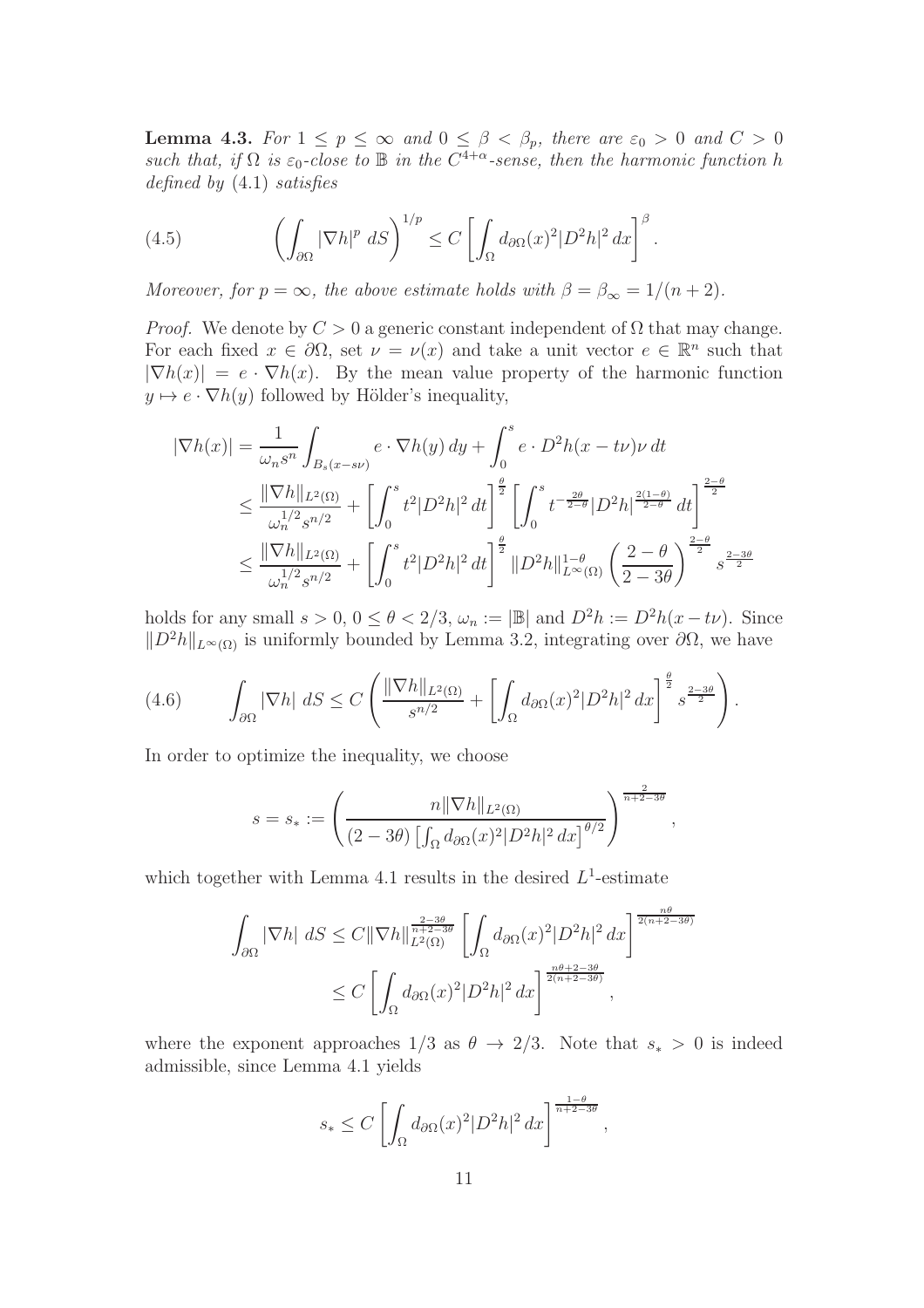and the right hand side can be arbitrarily small for fixed  $0 \le \theta < 2/3$  if  $\varepsilon_0 > 0$  is chosen small enough by Lemma 3.4.

For general  $1 \leq p \leq \infty$ , we observe that the estimate (4.6) with the left hand side replaced by  $\|\nabla h\|_{L^p(\partial\Omega)}$  holds with the additional requirement  $\theta \leq 2/p$ . Thus (4.5) holds for  $1 \le p \le 3$ . For  $3 < p \le \infty$ , we choose  $\theta = 2/p$  to obtain

$$
\|\nabla h\|_{L^p(\partial\Omega)} \le C \left[ \int_{\Omega} d_{\partial\Omega}(x)^2 |D^2 h|^2 dx \right]^{\frac{n+p-3}{np+2p-6}}
$$

,

,

 $\Box$ 

where the exponent is understood to be  $1/(n+2)$  for  $p = \infty$ . We can improve the estimate more when  $3 < p < \infty$  by interpolating the special case of this inequality for  $p = \infty$  and (4.5) for  $p = 3$  and  $\beta < 1/3$  as

$$
\|\nabla h\|_{L^p(\partial\Omega)} \le \|\nabla h\|_{L^\infty(\partial\Omega)}^{1-\frac{3}{p}} \|\nabla h\|_{L^3(\partial\Omega)}^{\frac{3}{p}} \n\le C \left[ \int_{\Omega} d_{\partial\Omega}(x)^2 |D^2 h|^2 dx \right]^{\frac{p-3+3(n+2)\beta}{(n+2)p}}
$$

where the exponent approaches  $(n+p-1)/(n+2)p$  as  $\beta \rightarrow 1/3$ .

We now combine all the ingredients to prove Theorem 1.2.

Proof of Theorem 1.2. Let  $C > 0$  denote a generic constant independent of  $\Omega$ . By Proposition 3.3, the integral identity (4.2) and Lemma 4.3,

$$
\|\nabla h\|_{L^{p}(\partial\Omega)} \leq C \left[ \int_{\Omega} d_{\partial\Omega}(x)^{2} |D^{2}h|^{2} dx \right]^{\beta}
$$
  
\n
$$
\leq C \left[ \int_{\partial\Omega} |\Delta u - c| \left| \frac{\partial h}{\partial \nu} \right| dS \right]^{\beta}
$$
  
\n
$$
\leq C \left[ |\Delta u - c| \right]^{\beta}_{L^{p'}(\partial\Omega)} \left\| \nabla h \right\|_{L^{p}(\partial\Omega)}^{\beta},
$$

where  $1 \le p, p' \le \infty$  are chosen to satisfy  $(1/p) + (1/p') = 1$ . Hence,

$$
\|\nabla h\|_{L^p(\partial\Omega)} \leq C \|\Delta u - c\|_{L^{p'}(\partial\Omega)}^{\frac{\beta}{1-\beta}}.
$$

Combining the above estimate with  $(4.2)$ ,  $(4.3)$  and  $(4.4)$ , we obtain

$$
\rho_2 - \rho_1 \le C \left( \left[ \int_{\partial \Omega} |\Delta u - c| \left| \frac{\partial h}{\partial \nu} \right| dS \right]^{\frac{2^*}{2(n+2^*)}} + ||\Delta u - c||_{L^{\infty}(\partial \Omega)} \right) \le C \left( \left[ ||\Delta u - c||_{L^{p'}(\partial \Omega)} ||\nabla h||_{L^p(\partial \Omega)} \right]^{\frac{1}{n}} + ||\Delta u - c||_{L^{\infty}(\partial \Omega)} \right) \le C \left( ||\Delta u - c||_{L^{p'}(\partial \Omega)}^{\frac{1}{n(1-\beta)}} + ||\Delta u - c||_{L^{\infty}(\partial \Omega)} \right)
$$

for  $n \geq 3$ . If  $n = 2$ , the same estimate follows with the exponent  $1/n$  replaced by any positive number smaller than  $1/2$ . By exchanging the roles of p and  $p'$ , we conclude the proof.  $\Box$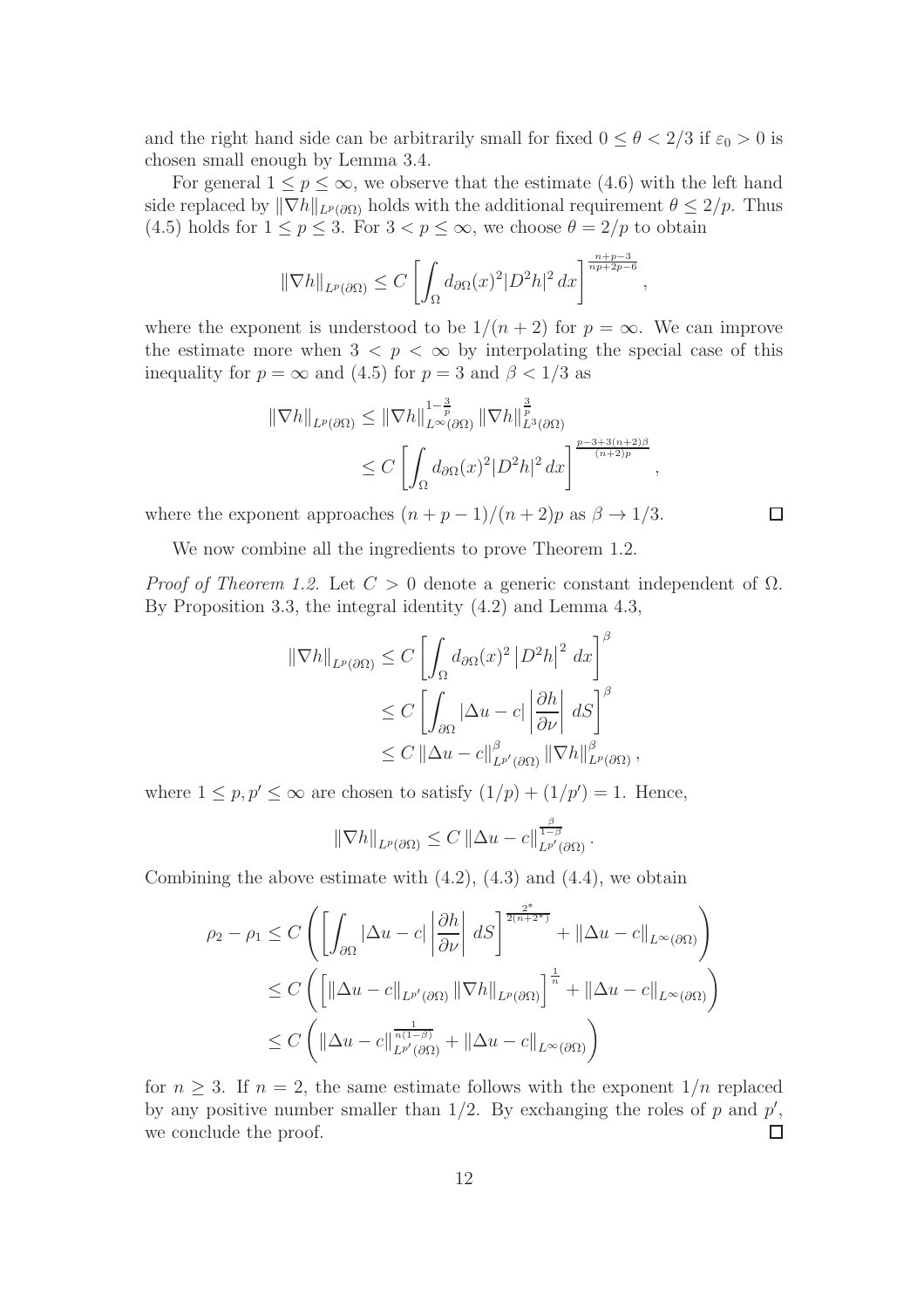Acknowledgments. The second author was supported in part by the Grantin-Aid for Scientific Research (C) 20K03673, Japan Society for the Promotion of Science.

# References

- [1] Aftalion, A.; Busca, J.; Reichel, W., Approximate radial symmetry for overdetermined boundary value problems. Adv. Differential Equations 4 (1999), no. 6, 907–932.
- [2] Agmon, S.; Douglis, A.; Nirenberg, L. Estimates near the boundary for solutions of elliptic partial differential equations satisfying general boundary conditions. I. Comm. Pure Appl. Math. 12 (1959) 623–727.
- [3] Barkatou, M., A symmetry result for a fourth order overdetermined boundary value problem. Appl. Math. E-Notes 8 (2008), 76–81.
- [4] Bennett, A., Symmetry in an overdetermined fourth order elliptic boundary value problem. SIAM J. Math. Anal. 17 (1986), no. 6,1354–1358.
- [5] Brandolini, B.; Nitsch, C.; Salani, P.; Trombetti, C., On the stability of the Serrin problem. J. Differential Equations 245 (2008), no. 6, 1566–1583.
- $[6]$  Ciraolo, G; Magnanini, R.; Vespri, V., Hölder stability for Serrin's overdetermined problem. Ann. Mat. Pura Appl. 195 (2016), no. 4, 1333–1345.
- [7] Colasuonno, F.; Vecchi, E., Symmetry and rigidity for the hinged composite plate problem. J. Differential Equations 266 (2019), no. 8, 4901–4924.
- [8] Dalmasso, R., Un problème de symétrie pour une équation biharmonique. Ann. Fac. Sci. Toulouse Math. (5) 11 (1990), no. 3, 45–53.
- [9] Dipierro, S.; Poggesi, G.; Valdinoci, E., A Serrin-type problem with partial knowledge of the domain. Nonlinear Anal. 208 (2021), 112330, 44 pp.
- [10] Feldman, W. M., Stability of Serrin's problem and dynamic stability of a model for contact angle motion. SIAM J. Math. Anal. 50 (2018), no. 3 3303–3326.
- [11] Fogagnolo, M.; Pinamonti, A., New integral estimates in substatic Riemannian Manifolds and the Alexandrov theorem Preprint is available at https://arxiv.org/abs/2105.04672.
- [12] Gazzola, F.; Grunau, H.-Ch.; Sweers, G., Polyharmonic boundary value problems. Positivity preserving and nonlinear higher order elliptic equations in bounded domains. Lecture Notes in Mathematics, 1991. Springer-Verlag, Berlin, 2010.